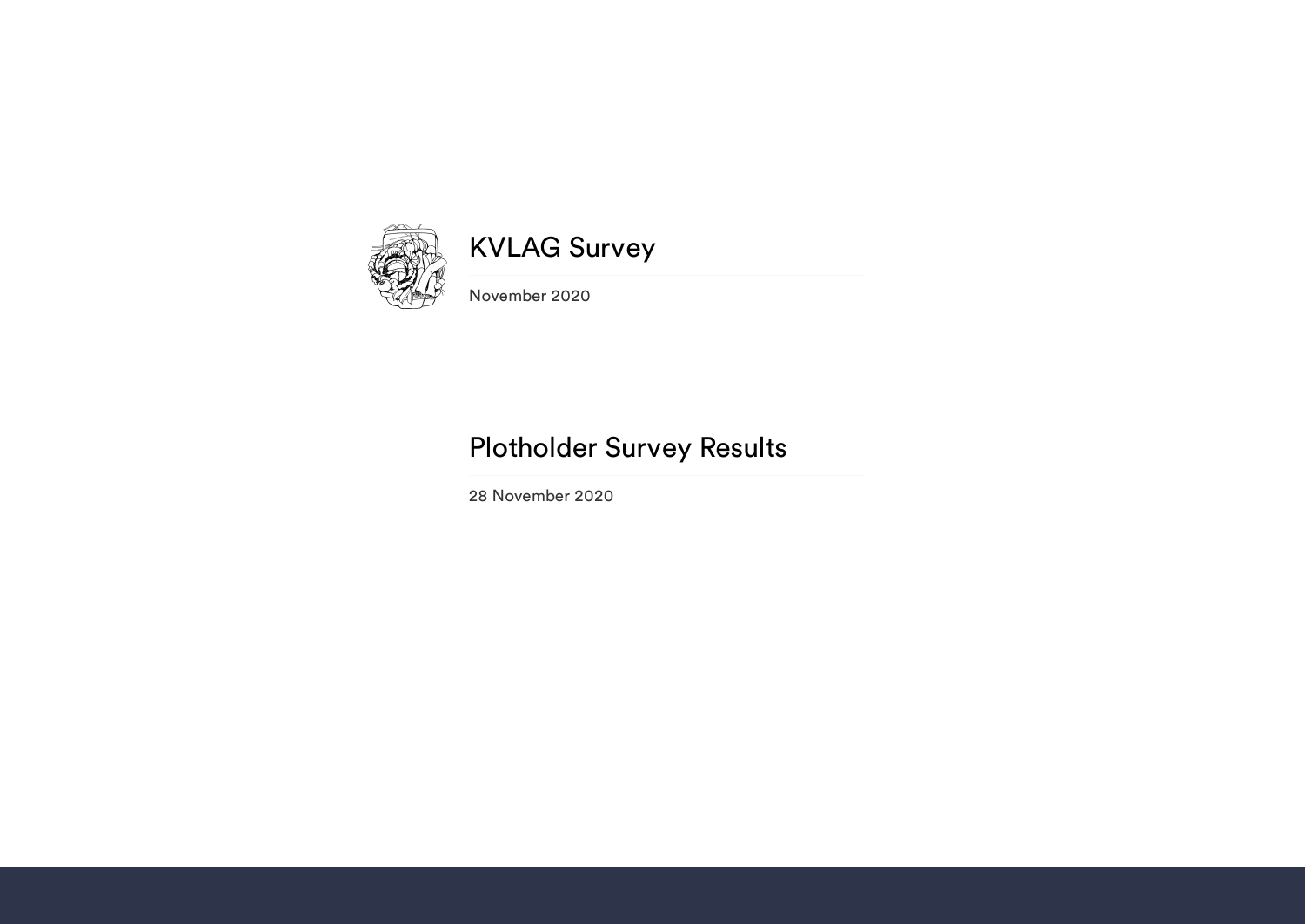#### How often do you look at the notice board?

36 Responses- 1 Empty



Grateful for increase in email communications. Noticeboard is "Sometimes" because rarely have reading glasses to hand at the allotment - more likely to find out what's happening via email.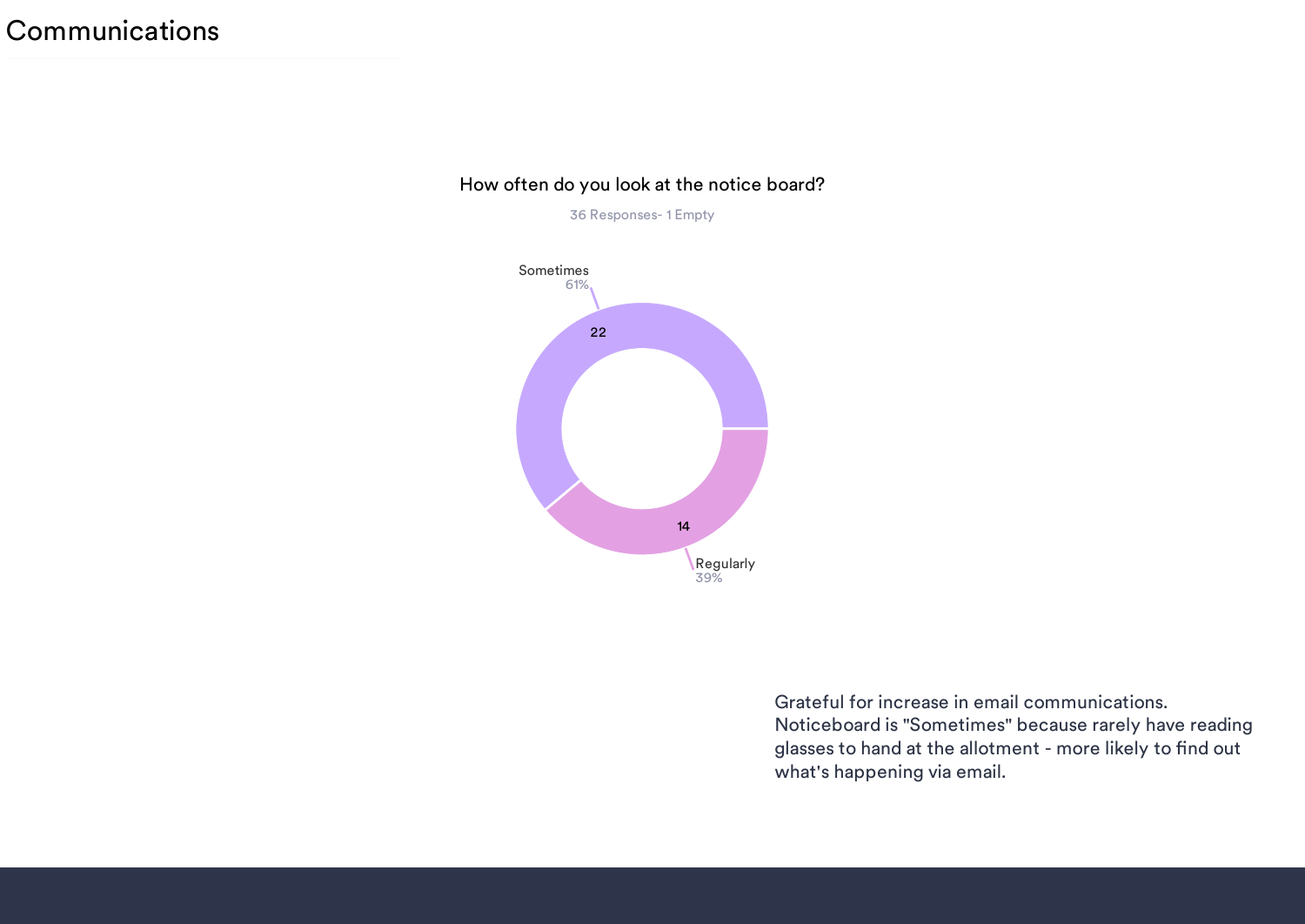## Gate Security



#### What times should the allotment gates be locked?



Other: The gates should be locked when the last person leaves the plot.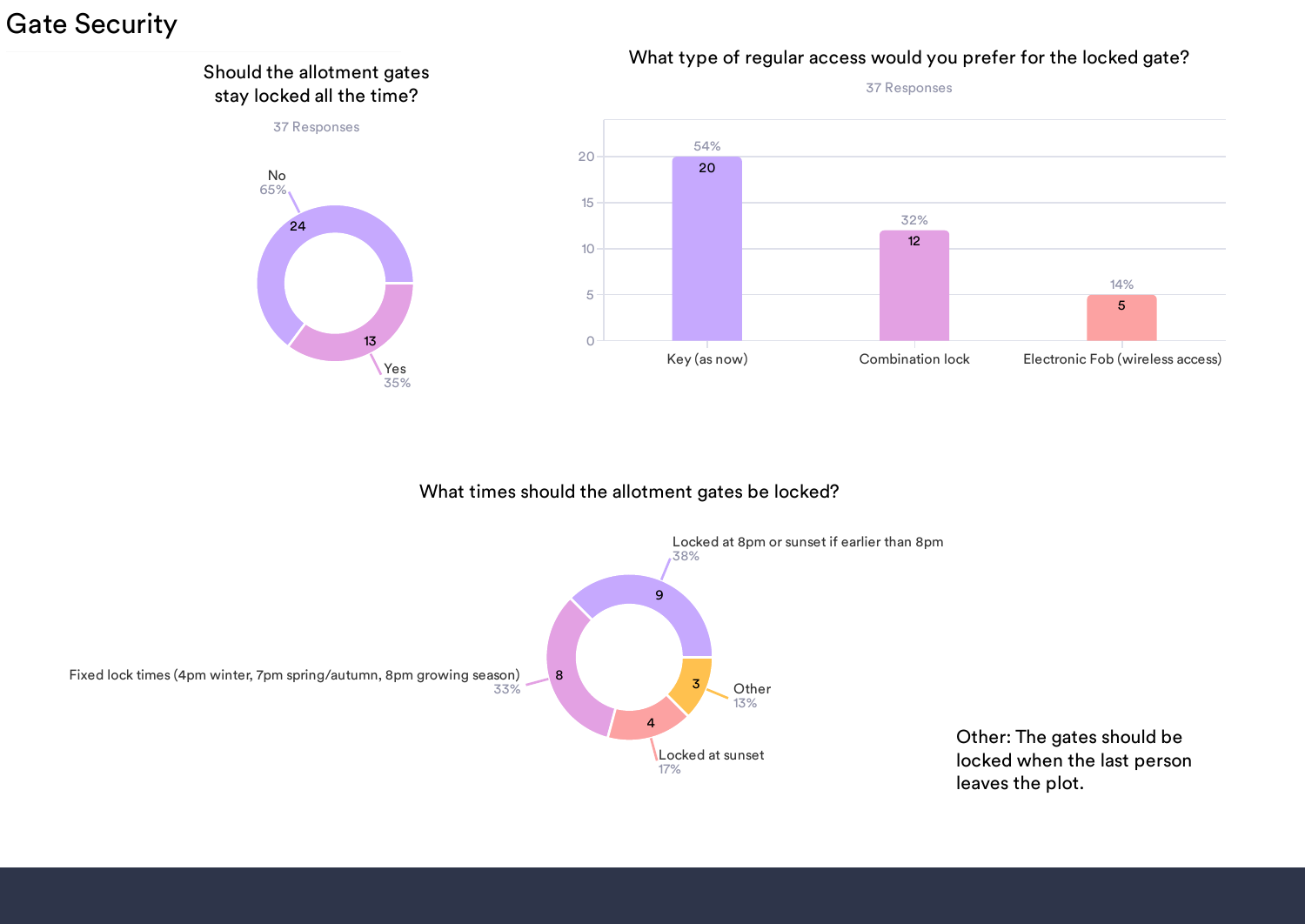Site Exit Safety

#### Should a safety traffic mirror be installed on the exit from the allotments to the A3 slip road to show when cars are coming from the right?



Great idea for the mirror. I asked for this many years  $(15+)$  ago but was fobbed off with it being the responsibility of Highways and/or TFL! It depends on if we have the budget to carry it out and

We did try to get a mirror put up but the Council said it would shine in drivers' faces on sunny days.

avoid stressing out other members. I point this out because, from my understanding, the allotment was made to relieve stress and not to cause it.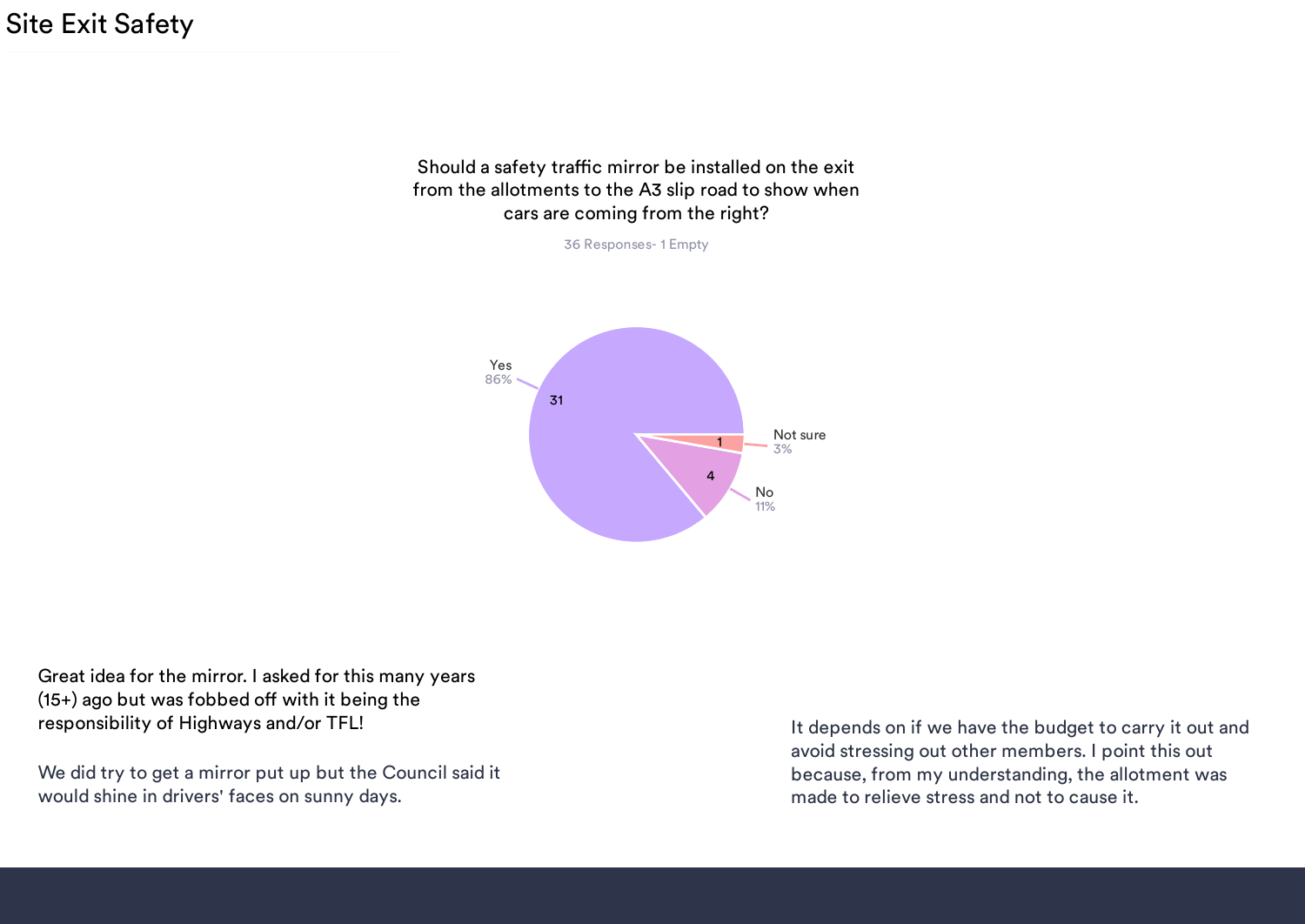### AGM



### If the AGM was held online using Zoom during Covid-19 restrictions, would you attend? 37 Responses

Not everyone is internet savvy.

If there was a pressing matter or a fixed time for meeting I could attend, but I spend all day on my P.C and Zoom and don't have much to add for me to need to attend

Having a weak internet connection is very frustrating getting cut off on an important issue of a AGM , would prefer a physical contact meeting.

This is difficult topic, as Zoom can be tricky to manage, especially when all people are talking at the same time.

We should know in advance more details regarding the issues we are about to discuss or on which decisions are made. Clarity and structure throughout.